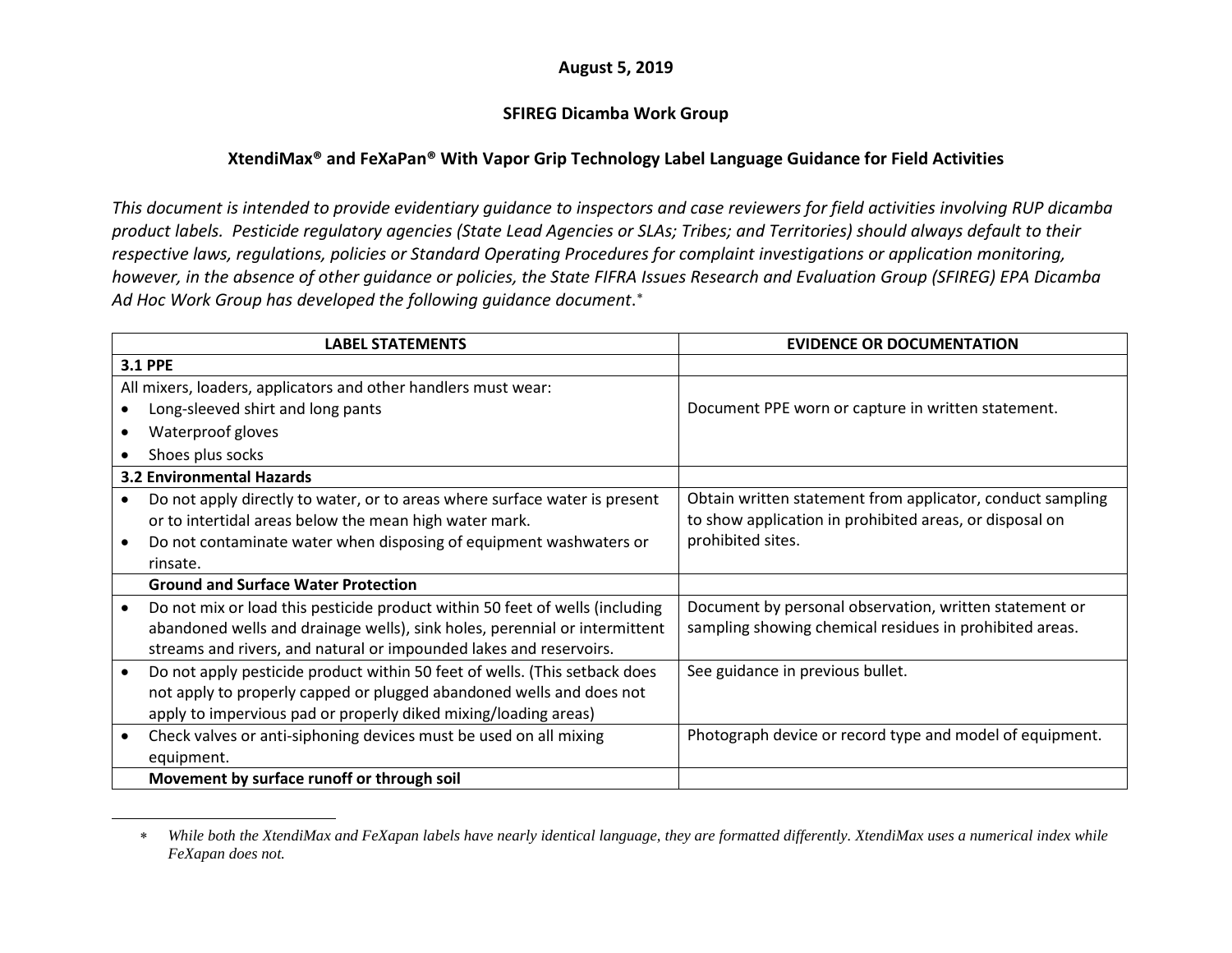| $\bullet$    | Do not apply under conditions which favor runoff.                          | Refer to state policy on what conditions favor runoff or result  |
|--------------|----------------------------------------------------------------------------|------------------------------------------------------------------|
| $\bullet$    | Do not apply to impervious substrates such as paved or highly compacted    | in ground water contamination, as this term may differ from      |
|              | surfaces in areas with high potential for ground water contamination.      | state to state.                                                  |
| $\bullet$    | Do not apply to soils classified as sand with less than 3% organic matter  | Document through soil maps what soil classification is for       |
|              | and where ground water depth is shallow                                    | target site, then refer to state policies for definition of the  |
|              |                                                                            | term "shallow".                                                  |
|              |                                                                            |                                                                  |
|              | Movement by water erosion of treated soil                                  |                                                                  |
| $\bullet$    | Do not apply or incorporate this product through any type of irrigation    | Document by photograph or written statement that pesticide       |
|              | equipment nor by flood or furrow irrigation.                               | was applied using irrigation equipment.                          |
|              | <b>Endangered Species Concerns</b>                                         |                                                                  |
|              | When using this product, you must follow the measures contained in the     | Verify applicator accessed ESPB website and obtained a           |
|              | Endangered Species Protection Bulletin for the area in which you are       | Bulletin for the target site within 6 months of the application. |
|              | applying the product. To obtain Bulletins, no more than six months before  | Obtain a copy of the printed bulletin applicator retained, or    |
|              | using this product, consult https://www.epa.gov/espp/ or call 1-844-447-   | collect written statement that applicator followed the           |
|              | 3813. You must use the Bulletin valid for the month in which you will      | application restrictions published in the Bulletin.              |
|              | apply the product.                                                         |                                                                  |
| 4.1 Training |                                                                            |                                                                  |
| $\bullet$    | Prior to applying this product in the 2019 growing season and each         | Collect copy of training certificate or document applicator      |
|              | growing season thereafter, all applicator(s) applying this product must    | completed dicamba or auxin-specific training prior to            |
|              | complete dicamba or auxin-specific training.                               | applying the product. This may vary from state to state.         |
| $\bullet$    | If training is available and required by the state where the applicator    |                                                                  |
|              | intends to apply this product, the applicator must complete that training. |                                                                  |
| $\bullet$    | If the state where the application is intended does not require auxin or   |                                                                  |
|              | dicamba-specific training, then the applicator must complete dicamba or    |                                                                  |
|              | auxin-specific training provided by one of the following sources: a) a     |                                                                  |
|              | registrant of a dicamba product approved for in-crop use with dicamba-     |                                                                  |
|              | tolerant crops, or b) a state or state-authorized provider.                |                                                                  |
|              | 4.2 Record Keeping                                                         |                                                                  |
| $\bullet$    | The certified applicator must keep the following records for a period of   | Obtain copy of application records. Some states may require      |
|              | two years;                                                                 | retention for more than two years.                               |
|              | Records must be generated as soon as practical but no later than 72        | See guidance for previous bullet, determine if record was        |
|              | hours after application and a record must be kept for each application of  | created no more than 72 hours after the application ended.       |
|              | Xtendimax with VaporGrip Technology.                                       |                                                                  |
|              | All Items required by 7 CFR Part 110 including:                            |                                                                  |
| 1.           |                                                                            | 1: Obtain a copy of application record, receipt/s of purchase    |
|              | a. The brand or product name                                               | (either from applicator or dealer).                              |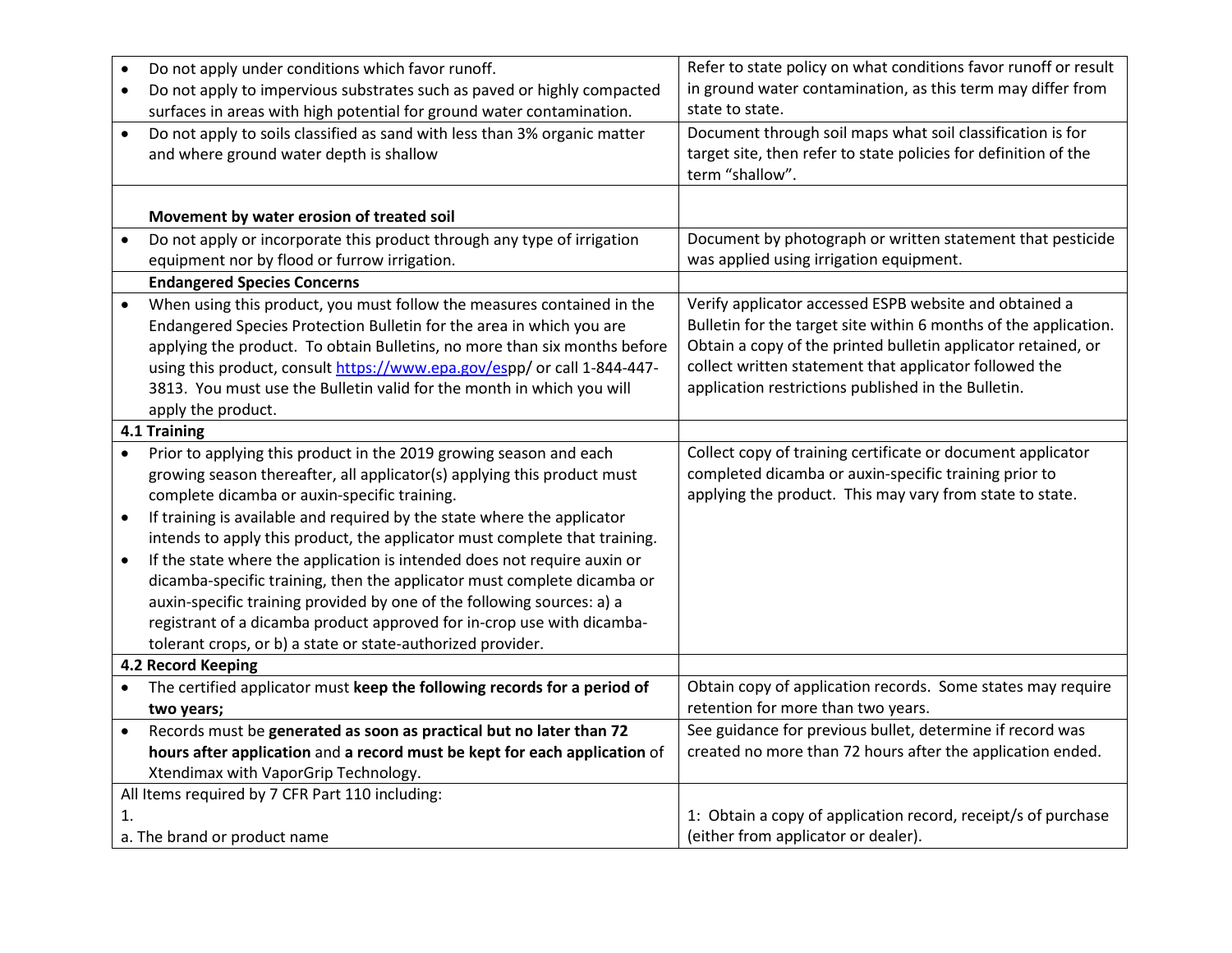| b. The EPA registration number                                                            |                                                                                                                |
|-------------------------------------------------------------------------------------------|----------------------------------------------------------------------------------------------------------------|
| c. The total amount applied                                                               | 2: Obtain written statement and/or copy of certification or                                                    |
| d. The month, day, and year of application                                                | training, or other evidence the applicator completed training                                                  |
| e. The location of the application                                                        | before the application was made.                                                                               |
| f. The crop, commodity, stored product, or site of application                            |                                                                                                                |
| g. The size of treated area                                                               | 3: Obtain copy of receipt from applicator, purchaser or                                                        |
| h. The name of the certified applicator                                                   | dealer.                                                                                                        |
| i. The certification number of the certified applicator                                   | 4: Document by observation or written statement applicator                                                     |
|                                                                                           | had a copy of the label. Refer to state policy for                                                             |
| 2. Training: Date and provider of required training completed and proof of<br>completion. | determination of what satisfies possession of the label.                                                       |
|                                                                                           | 5: Verification most likely lies with producer who planted the                                                 |
| 3. Receipts of Purchase: Receipts or copies for the purchase of this product.             | field.                                                                                                         |
| 4. Product Label: A copy of this product label, and any state special local needs         | 6: Acceptable evidence would be diagrams or drawings<br>showing buffer distances for the application, or other |
| label that supplements this label.                                                        | narrative explaining how buffer distances were established                                                     |
| 5. Crop Planting Date: Record of the date at which the crop was planted.                  | and maintained.                                                                                                |
|                                                                                           |                                                                                                                |
| 6. Buffer Requirement: Record of the buffer distance calculation and any areas            | 7: Obtain copy of application record or other written                                                          |
| included within the buffer distance calculations as allowed in Section 9.1.4.a.           | evidence that surrounding area was surveyed, or sensitive                                                      |
|                                                                                           | crops locator registry was consulted. Refer to state policy or                                                 |
| 7. Sensitive Crops Awareness: Record that a sensitive crop registry was                   | SFIREG guidance for definition of sensitive crop, site or area.                                                |
| consulted if available; and survey adjacent fields and documenting the                    |                                                                                                                |
| crops/areas surrounding the field prior to application. At a minimum, records             | 8: Obtain copy of application record; it may be possible to                                                    |
| must include the name of the sensitive crop registry and the date it was                  | double check application dates and times by looking at                                                         |
| consulted and documentation of adjacent crops/areas and the date the survey               | previous and subsequent applications.                                                                          |
| was conducted (read Section 9.1.4.b for additional information).                          |                                                                                                                |
|                                                                                           | 9: Obtain copy of application record, verification most likely                                                 |
| 8. Start and Finish Times of Each Application: Record of the time at which the            | lies with producer who planted the field.                                                                      |
| application started and the time when the application finished.                           |                                                                                                                |
|                                                                                           | 10: Obtain copy of application record, document the type of                                                    |
| 9. Application Timing: Record of the type of application (for example: pre-               | measuring device by photograph and written statement, and                                                      |
| emergence, post-emergence) and number of days after planting if post-                     | how the applicator operated it.                                                                                |
| emergence.                                                                                | 11: Obtain copy of application record, document the type of                                                    |
|                                                                                           | measuring device by photograph and written statement, and                                                      |
|                                                                                           | how the applicator operated it.                                                                                |
|                                                                                           |                                                                                                                |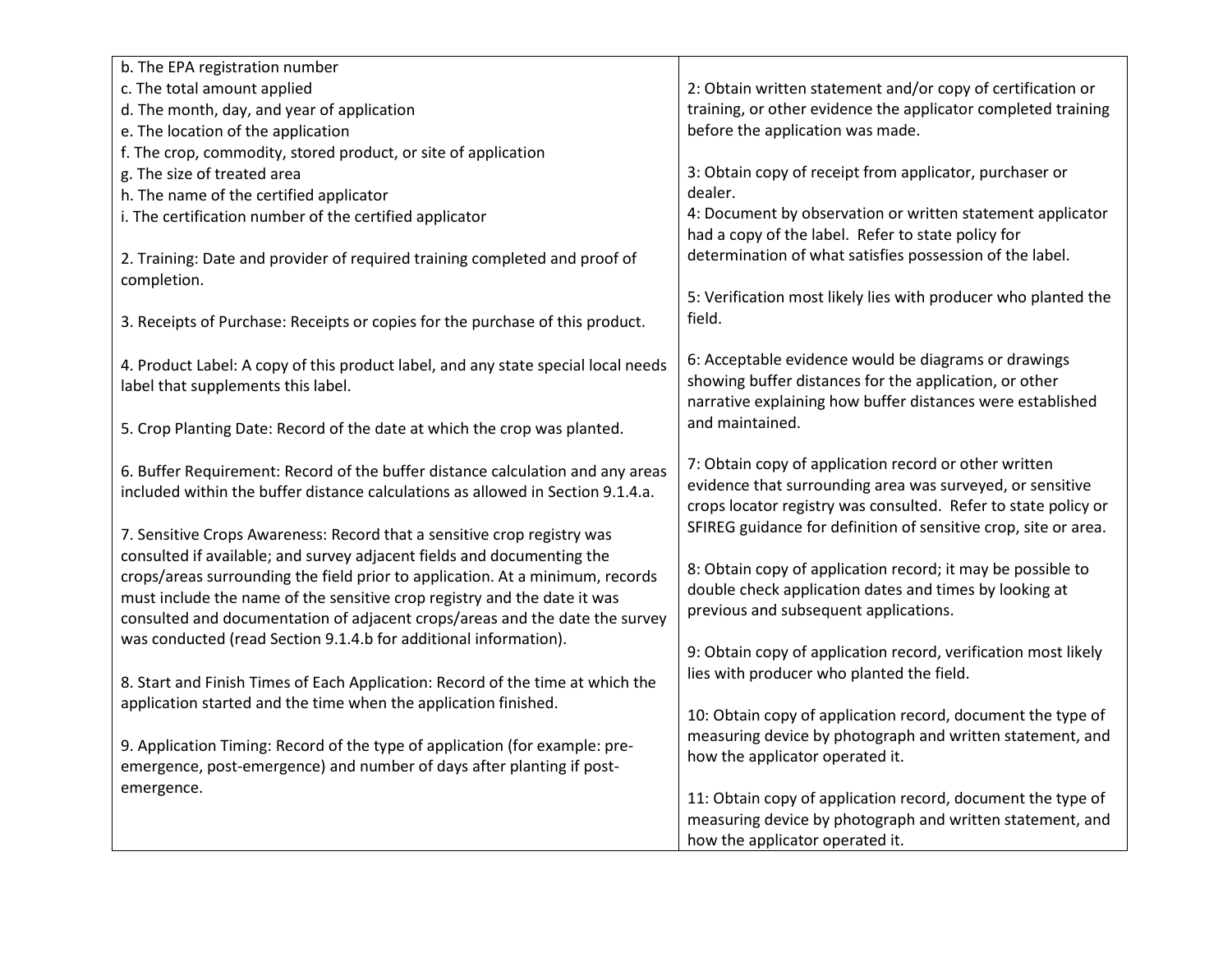|                                                                           | 10. Air Temperature: Record of the air temperature in degrees Fahrenheit at                                |                                                                |
|---------------------------------------------------------------------------|------------------------------------------------------------------------------------------------------------|----------------------------------------------------------------|
|                                                                           | the start and completion of each application.                                                              | 12: Obtain copy of application record, determine by written    |
|                                                                           |                                                                                                            | statement which nozzles were used and whether spray            |
| 11. Wind Speed and Direction: Record of the wind speed and direction (the |                                                                                                            | pressure was measured in the cab or at nozzle.                 |
| direction from which the wind is blowing) at boom height at the start and |                                                                                                            |                                                                |
|                                                                           | completion of each application of this product (Read Section 9.1.1 for                                     | 13: Obtain copy of application record, make sure to consult    |
|                                                                           | information on wind speed).                                                                                | the correct iteration of the website posted at the time of the |
|                                                                           | 12. Nozzle and Pressure: Record of the spray nozzle manufacturer/brand, type,                              | application.                                                   |
|                                                                           | orifice size, and operating pressure used during each application of this                                  |                                                                |
|                                                                           | product (Read Section 9.1.1 for information on nozzles and pressures.)                                     | 14: Obtain copy of application record, written statement, or   |
|                                                                           |                                                                                                            | other evidence of cleanout procedure used by the applicator.   |
|                                                                           | 13. Tank Mix Products: Record of the brand names and EPA registration                                      | Procedure might be different from case to case. Some states    |
|                                                                           | numbers (if available) for all products (pesticides, adjuvants, and other                                  | have different interpretations for frequency of cleanout for   |
|                                                                           | products) that were tank mixed with this product for each application (Read                                | consecutive loads.                                             |
|                                                                           | Section 8.0 for more information on tank mixing.)                                                          |                                                                |
|                                                                           |                                                                                                            |                                                                |
|                                                                           | 14. Spray System Cleanout: Record of compliance with the section of this label                             |                                                                |
|                                                                           | titled Section 9.5: Proper Spray System Equipment Cleanout. At a minimum,                                  |                                                                |
|                                                                           | records must include the confirmation that the spray system was clean before                               |                                                                |
|                                                                           | using this product and that the post-application cleanout was completed in<br>accordance with Section 9.5. |                                                                |
| 5.0 Storage and Disposal                                                  |                                                                                                            |                                                                |
| Storage and Disposal language is similar to most other herbicide labels.  |                                                                                                            | Photographs or written statements by applicator about how      |
|                                                                           |                                                                                                            | remaining concentrate pesticides are stored and how dilute     |
|                                                                           |                                                                                                            | pesticides are disposed.                                       |
|                                                                           | <b>6.1 Restrictions</b>                                                                                    |                                                                |
|                                                                           | Do not apply this product aerially.                                                                        | Obtain application record and/or written statements            |
|                                                                           |                                                                                                            | regarding type of application equipment used.                  |
| $\bullet$                                                                 | Do not tank mix with products containing ammonium salts.                                                   | Obtain copy of application record or written statement         |
|                                                                           |                                                                                                            | documenting whether these additives were part of the tank      |
| $\bullet$                                                                 | Do not apply to crops under stress such as due to lack of moisture, hail                                   | mix.                                                           |
|                                                                           | damage, flooding, herbicide injury, mechanical injury, insects, or widely                                  | Document through written statements, weather data, visual      |
|                                                                           | fluctuating temperatures.                                                                                  | evidence or other reliable material evidence whether listed    |
|                                                                           |                                                                                                            | stresses were present at time of application, and whether      |
|                                                                           | Do not apply through any type of irrigation equipment                                                      | applicator was aware of them.                                  |
|                                                                           |                                                                                                            | See previous guidance on use of product in irrigation systems. |
|                                                                           |                                                                                                            | Document by reliable weather data whether rainfall was         |
|                                                                           |                                                                                                            | predicted for application area, how much rainfall was          |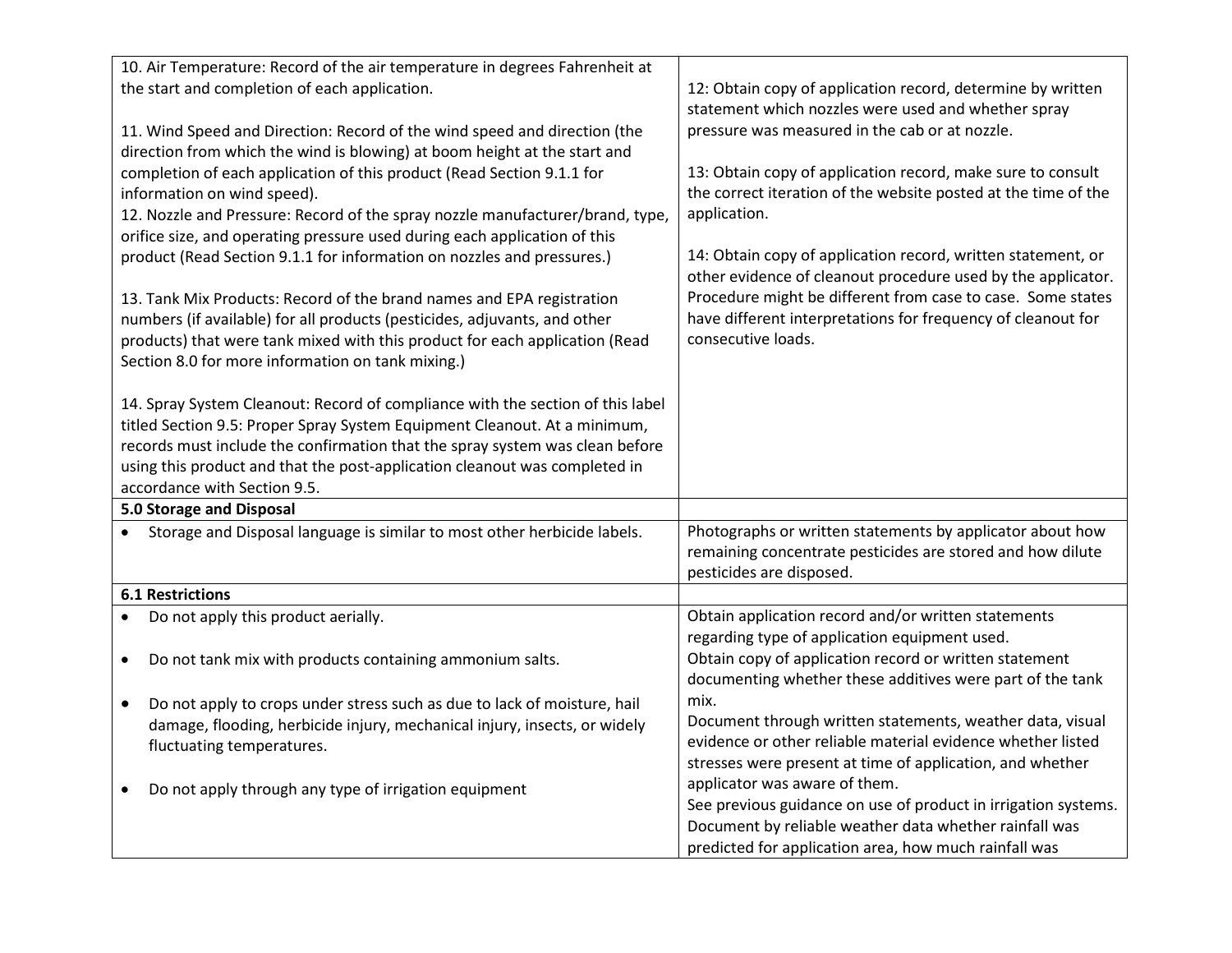| $\bullet$ | Do not make application of this product if rain that may exceed soil field<br>capacity and result in soil runoff is expected in the next 24 hours. | predicted, and also whether the rainfall that did fall resulted<br>in soil runoff within 24 hours of the application. Collect |
|-----------|----------------------------------------------------------------------------------------------------------------------------------------------------|-------------------------------------------------------------------------------------------------------------------------------|
|           |                                                                                                                                                    | written statement from application whether soil conditions                                                                    |
|           |                                                                                                                                                    | favorable for runoff were taken into consideration prior to                                                                   |
|           |                                                                                                                                                    | the application, and whether applicator recorded predicted                                                                    |
|           |                                                                                                                                                    | rainfall totals for the day of application.                                                                                   |
|           | 7.0 Weed Resistance                                                                                                                                |                                                                                                                               |
|           | EPA has indicated the language in this section is advisory in nature.                                                                              | Refer to state policy on documentation of application rates,                                                                  |
|           |                                                                                                                                                    | timing, weed species, weed sizes, tank mixes, field scouting                                                                  |
|           |                                                                                                                                                    | and reporting as it applies to weed resistance management.                                                                    |
|           |                                                                                                                                                    | Some states may have specific policies and obligations for                                                                    |
|           |                                                                                                                                                    | applicators to avoid or prevent weed resistance.                                                                              |
|           | 8.0 Tank Mixing                                                                                                                                    |                                                                                                                               |
| $\bullet$ | The applicator must check the website found at                                                                                                     |                                                                                                                               |
|           | www.xtendimaxapplicationrequirements.com no more than 7 days before                                                                                | Obtain documentation or a written statement that the                                                                          |
|           | applying XtendiMax® With VaporGrip® Technology.                                                                                                    | applicator accessed the appropriate website within 7 days                                                                     |
| $\bullet$ | DO NOT tank mix any product with XtendiMax® With VaporGrip®                                                                                        | before the application. Verify the iteration of the website                                                                   |
|           | Technology unless:                                                                                                                                 | used within 7 days of the application in order to determine if                                                                |
|           | 1. The intended tank-mix product is identified on the list of tested                                                                               | tank mix was allowed at the time of the application.                                                                          |
|           | products found at www.xtendimaxapplicationrequirments.com;                                                                                         |                                                                                                                               |
|           | 2. The intended products are not prohibited on either this label or the                                                                            |                                                                                                                               |
|           | label of the tank mix product; and                                                                                                                 |                                                                                                                               |
|           | 3. All requirements and restrictions on                                                                                                            |                                                                                                                               |
|           | www.xtendimaxapplicationrequirments.com are followed.                                                                                              |                                                                                                                               |
|           | Before mixing components, always perform a compatibility jar test.                                                                                 | Obtain a written statement from applicator or mixer/loader                                                                    |
|           |                                                                                                                                                    | regarding this step. Refer to state enforcement program for                                                                   |
|           |                                                                                                                                                    | documentation and enforcement response.                                                                                       |
| $\bullet$ | Always read and follow label directions for all products in the tank                                                                               | Obtain copies of all relevant labels and review for most                                                                      |
|           | mixture. Users must follow the most restrictive directions for use and                                                                             | restrictive language. Obtain application records to determine                                                                 |
|           | precautionary statements of each product in the tank mixture                                                                                       | compliance with all label requirements.                                                                                       |
| $\bullet$ | Mixing order steps $1 - 11$ .                                                                                                                      | Refer to state enforcement program for documentation and                                                                      |
|           |                                                                                                                                                    | enforcement response.                                                                                                         |
|           | 9.0 Application Equipment                                                                                                                          |                                                                                                                               |
| $\bullet$ | Apply this product using properly maintained and calibrated equipment                                                                              | Obtain written statement from applicator to determine how                                                                     |
|           | capable of delivering the required volumes.                                                                                                        | the equipment was calibrated. Refer to state enforcement                                                                      |
|           |                                                                                                                                                    | program for documentation and enforcement response.                                                                           |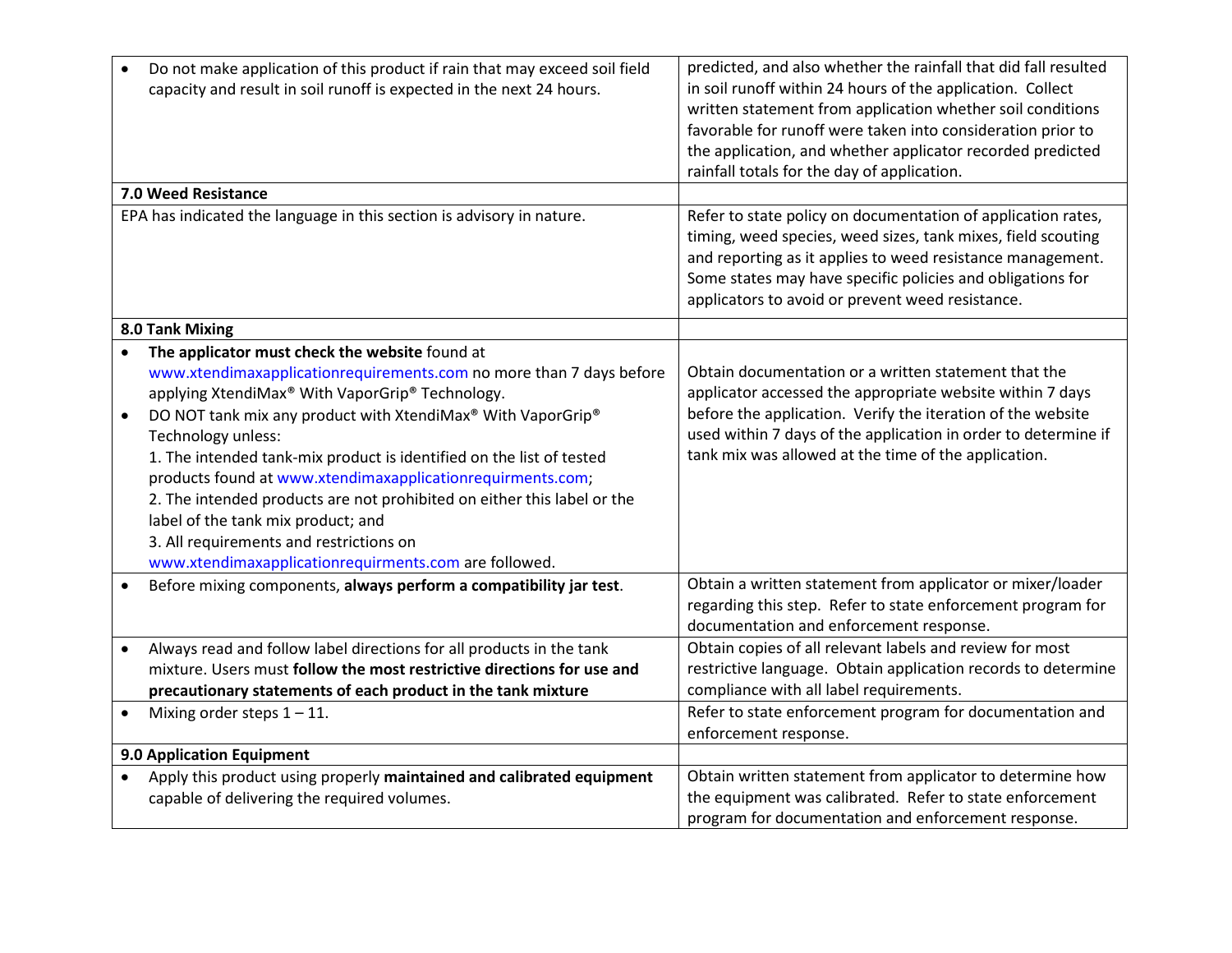|           |                                                                               | Some states may have specific definitions for what they                             |
|-----------|-------------------------------------------------------------------------------|-------------------------------------------------------------------------------------|
|           |                                                                               | consider "proper" maintenance and calibration.                                      |
| $\bullet$ | Do not cultivate within 7 days after applying this product.                   | Obtain written statement from applicator or producer on                             |
|           |                                                                               | when cultivation occurred after application.                                        |
|           | 9.1 Spray Drift Management                                                    |                                                                                     |
|           | Do not allow herbicide solution to mist, drip, drift or splash onto desirable | Collect plant samples from desirable broadleaf plants to                            |
|           | vegetation because severe injury or destruction to desirable broadleaf        | determine if herbicide made contact. Refer to state policies                        |
|           | plants could result.                                                          | on what constitutes "desirable" vegetation, since some states                       |
|           |                                                                               | may differ.                                                                         |
|           | 9.1.1 Sprayer set up:                                                         | Document through personal observation, application records                          |
|           | Nozzle type. The applicator must use an approved nozzle within a              | or written statement about what nozzle type was used, what                          |
|           | specified pressure range as found at                                          | finished spray volume was applied, what the equipment                               |
|           | www.xtendimaxapplicationrequirements.com when applying XtendiMax®             | ground speed was, what the spray boom height was, and                               |
|           | With VaporGrip® Technology.                                                   | what the wind speed was at the time of the application. For                         |
| $\bullet$ | Spray Volume. The applicator must apply this product in a minimum of 15       | nozzle type, determine which iteration of the website was                           |
|           | gallons of spray solution per acre.                                           | current during the application.                                                     |
| $\bullet$ | Equipment Ground Speed. Do not exceed a ground speed of 15 miles per          |                                                                                     |
|           | hour.                                                                         | Determine whether equipment is capable of lowering the                              |
| $\bullet$ | Spray boom Height. Do not exceed a boom height of 24 inches above             | entire boom to 24" above crop height, document by                                   |
|           | target pest or crop canopy.                                                   | photograph and measuring tool.                                                      |
| $\bullet$ | Wind Speed. Do not apply when wind speeds are less than 3 MPH or              |                                                                                     |
|           | greater than 10 MPH. Only apply when wind speed at boom height is             | Obtain reliable weather data to determine wind speed at<br>time of the application. |
|           | between 3 and 10 mph.                                                         |                                                                                     |
|           | <b>Temperature and Humidity</b>                                               | Obtain written statement from applicator and refer to state                         |
| $\bullet$ | When making applications in low relative humidity or temperatures above       | policy on how spray equipment should be set up to                                   |
|           | 91 degrees Fahrenheit, set up equipment to produce larger droplets to         | compensate for spray droplet evaporation, as this may vary                          |
|           | compensate for evaporation (for example: increase orifice size and/or         | from state to state.                                                                |
|           | increase spray volume as directed on                                          |                                                                                     |
|           | www.xtendimaxapplicationrequirements.com).                                    |                                                                                     |
| $\bullet$ | Do not apply this product during a temperature inversion.                     | Refer to state policy on what constitutes a temperature                             |
|           |                                                                               | inversion, since this could vary from state to state.                               |
| $\bullet$ | Applications of this product may ONLY occur one hour after sunrise            | Obtain copy of application record, consider NOAA solar                              |
|           | though two hours before sunset.                                               | calculator for determining times of sunset and sunrise for                          |
|           |                                                                               | application site.                                                                   |
|           | 9.1.4.a. Buffer Requirements                                                  |                                                                                     |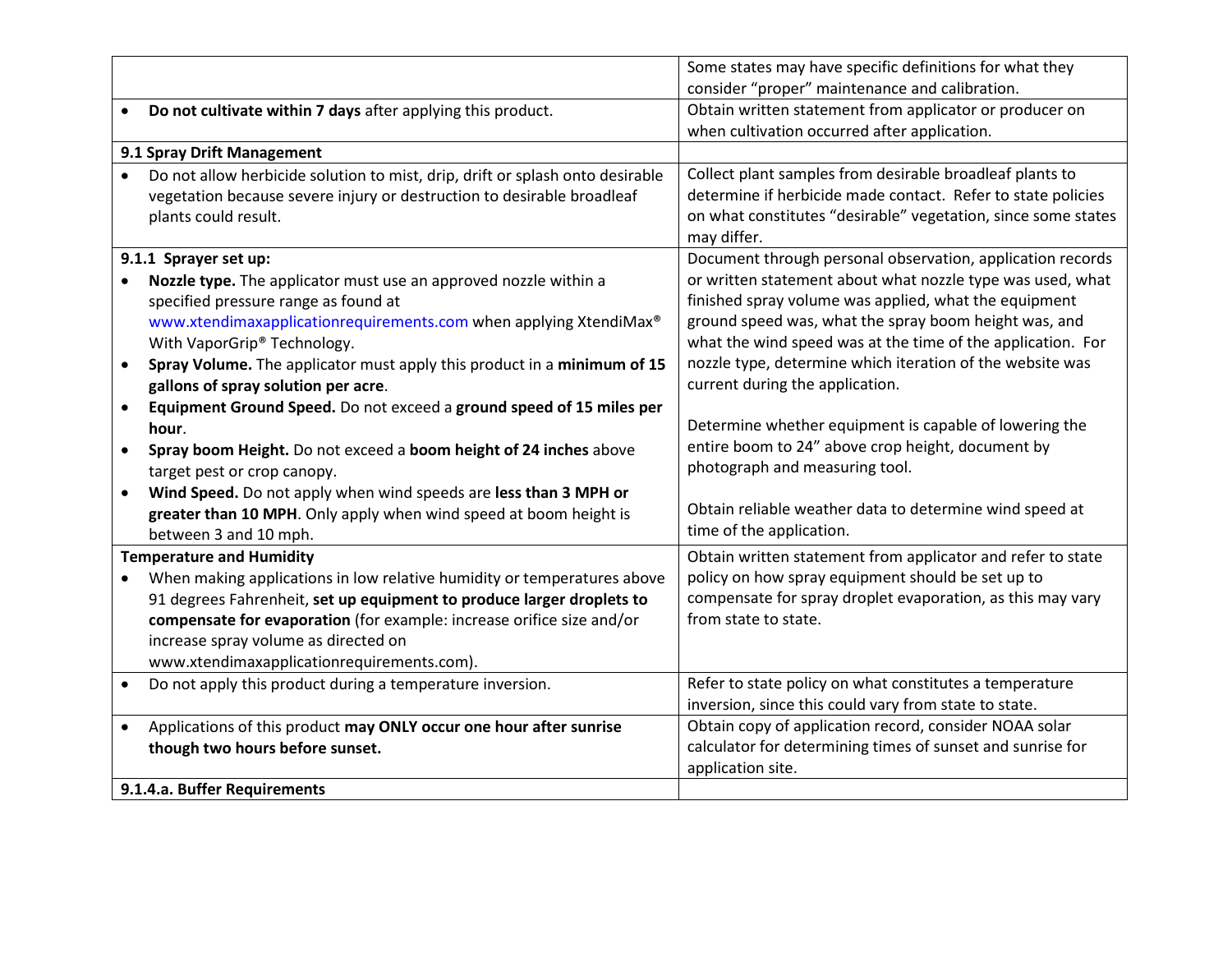| $\bullet$ | Do not apply under circumstances where drift may occur to food, forage,<br>or other plantings that might be damaged or the crops rendered unfit for<br>sale, use, or consumption.                                                                                                                                                                                                                  | Refer to state policy on what conditions or circumstances<br>cause drift that meet the standards of this label statement.                                                                                                                                                                              |
|-----------|----------------------------------------------------------------------------------------------------------------------------------------------------------------------------------------------------------------------------------------------------------------------------------------------------------------------------------------------------------------------------------------------------|--------------------------------------------------------------------------------------------------------------------------------------------------------------------------------------------------------------------------------------------------------------------------------------------------------|
|           | The applicator must always maintain a 110 foot downwind buffer (when<br>applying up to 22 fluid ounces of this product per acre) or a 220 foot<br>downwind buffer (when applying greater than 22 up to 44 fluid ounces of<br>this product per acre) between the last treated row and the nearest<br>downwind field edge (in the direction the wind is blowing).                                    | Obtain application records, applicator written statement or<br>other field evidence (such as visual damage to sensitive plants<br>or samples showing detection of chemical residues) to<br>determine buffer distance maintained.                                                                       |
|           | The following areas may be included in the buffer distance calculation<br>when directly adjacent to the treated field edges: (Roads and<br>mowed/managed areas, fields, dicamba tolerant crops, buildings and<br>other structures)                                                                                                                                                                 | Obtain written statement, application record and/or visual<br>evidence of areas used to calculate buffer distance.                                                                                                                                                                                     |
|           | 9.1.4.b. Sensitive Crops                                                                                                                                                                                                                                                                                                                                                                           |                                                                                                                                                                                                                                                                                                        |
|           | Do not apply this product when the wind is blowing toward adjacent non-<br>dicamba tolerant sensitive crops; this includes NON-DICAMBA TOLERANT<br>SOYBEAN AND COTTON.                                                                                                                                                                                                                             | Obtain reliable weather records for date, time and close<br>location for target site. Consider using multiple nearby<br>weather stations to verify data. Refer to state policy on what<br>is considered "adjacent non-dicamba tolerant sensitive<br>crops", since this could vary from state to state. |
|           | If wind direction shifts such that the wind is blowing toward adjacent non-<br>dicamba tolerant sensitive crops, the applicator must cease the<br>application.                                                                                                                                                                                                                                     | Obtain application records, written statement or other<br>evidence (such as nearby weather station data) that indicate<br>what wind direction was throughout the application period.<br>Determine if applicator recorded wind shifts during<br>application.                                            |
|           | Before making an application, consult a sensitive crop registry (such as<br>FieldWatch); and survey adjacent fields and confirm the crops/areas<br>surrounding the field prior to application. At a minimum, records must<br>include the name of the sensitive crop registry and the date it was<br>consulted and documentation of adjacent crops/areas and the date they<br>survey was conducted. | Obtain written statement or other documentation showing<br>applicator consulted sensitive crop registry or conducted field<br>survey.                                                                                                                                                                  |
|           | 9.1.5 Application Awareness                                                                                                                                                                                                                                                                                                                                                                        |                                                                                                                                                                                                                                                                                                        |
| $\bullet$ | The interaction of equipment and weather related factors must be<br>monitored to maximize performance and on-target spray deposition. The<br>applicator is responsible for considering all of these factors when making a<br>spray decision.                                                                                                                                                       | Collect written statement from applicator or other eye<br>witness that equipment and weather related factors were<br>monitored during the application.                                                                                                                                                 |
|           | 9.2 - 9.4 Ground Application (Banding, Broadcast, Wipers)                                                                                                                                                                                                                                                                                                                                          |                                                                                                                                                                                                                                                                                                        |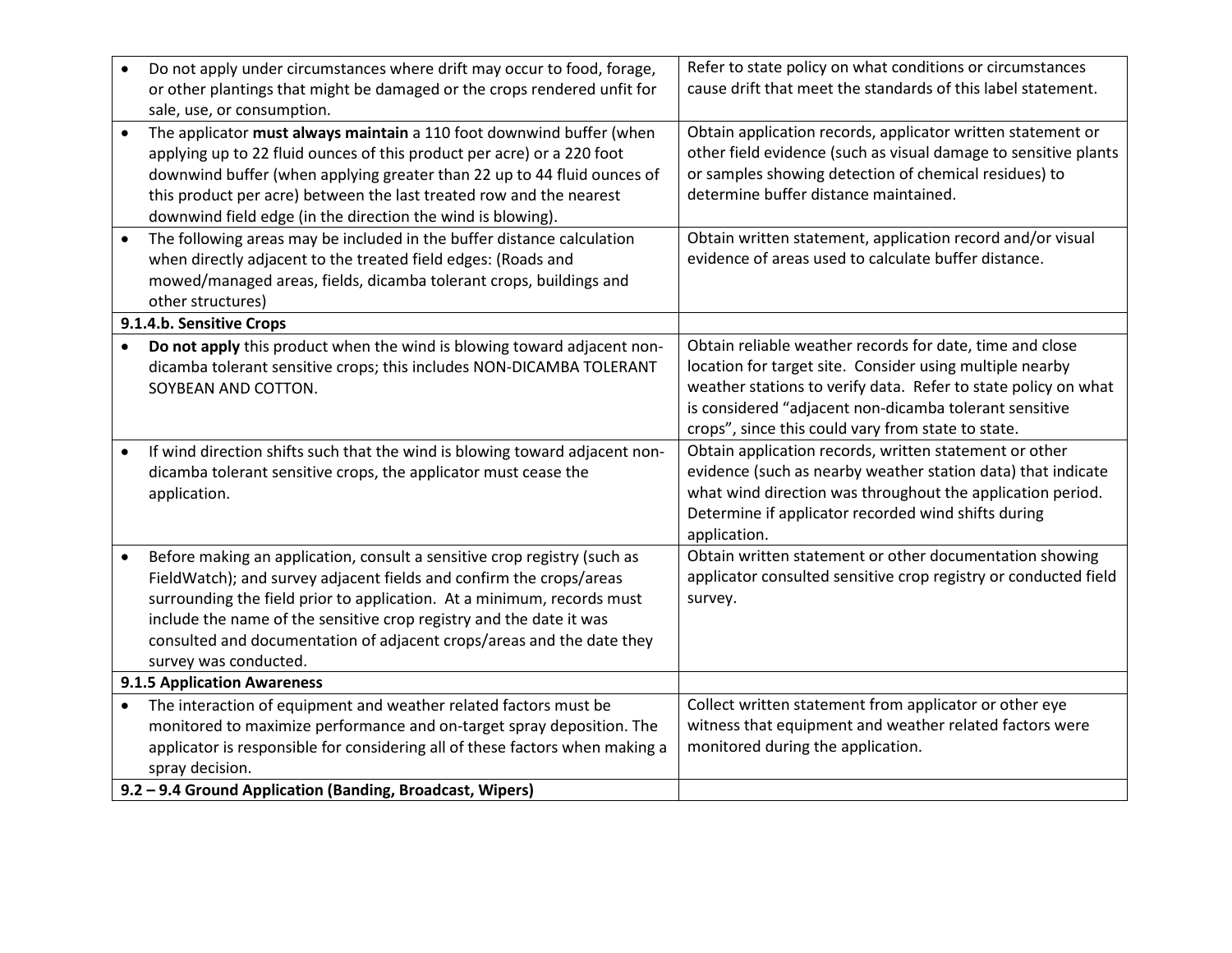| Appropriate application rate, amount of water, application                            | Collect application records and written statement from           |
|---------------------------------------------------------------------------------------|------------------------------------------------------------------|
| equipment/nozzles, depending on Banding, Broadcast, Wipers                            | applicator, refer to state policy on what is considered          |
|                                                                                       | "appropriate" since this can vary from state to state.           |
| 9.5 Spray System Cleanout                                                             | Obtain written statement from applicator or other employee       |
| You must ensure that the spray system used to apply this product is clean             | and application records. Refer to state policy on frequency of   |
| before using this product.                                                            | cleanout for compliance with label. Some states may require      |
| Clean equipment immediately after using this product, using a triple rinse            | cleanout before and after each and every load, others may        |
| procedure as follows:                                                                 | require cleanout before the first dicamba load and then again    |
| 1. After spraying, drain the sprayer (including boom and lines) immediately.          | only before the tank mix changes.                                |
| Do not allow the spray solution to remain in the spray boom lines overnight           |                                                                  |
| prior to flushing.                                                                    |                                                                  |
| 2. Flush tank, hoses, boom and nozzles with clean water. If equipped, open            |                                                                  |
| boom ends and flush.                                                                  |                                                                  |
| 3. Inspect and clean all strainers, screens and filters.                              |                                                                  |
| 4. Prepare a cleaning solution with a commercial detergent or sprayer cleaner         |                                                                  |
| or ammonia according to the manufacturer's directions.                                |                                                                  |
| 5. Take care to wash all parts of the tank, including the inside top surface. Start   |                                                                  |
| agitation in the sprayer and thoroughly recirculate the cleaning solution for at      |                                                                  |
| least 15 minutes. All visible deposits must be removed from the spraying              |                                                                  |
| system.                                                                               |                                                                  |
| 6. Flush hoses, spray lines and nozzles for at least 1 minute with the cleaning       |                                                                  |
| solution.                                                                             |                                                                  |
| 7. Remove nozzles, screens and strainers and clean separately in the cleaning         |                                                                  |
| solution after completing the above procedures.                                       |                                                                  |
| 8. Drain pump, filter and lines.                                                      |                                                                  |
| 9. Rinse the complete spraying system with clean water.                               |                                                                  |
| 10. Clean and wash off the outside of the entire sprayer and boom.                    |                                                                  |
| 11. All rinse water must be disposed of in compliance with local, state, and          |                                                                  |
| federal guidelines.                                                                   |                                                                  |
| <b>10.0 Additional Restrictions</b>                                                   |                                                                  |
| Ensure that the total use of dicamba (pounds acid equivalents) does not               | Collect all application records for field for entire use season. |
| exceed 2 pounds/A per year from all applications.                                     |                                                                  |
| <b>Crop Specific Directions</b>                                                       |                                                                  |
| Rate: e.g., Apply 11-22 fluid ounces of XtendiMax® With VaporGrip®                    | Obtain application records and written statements from           |
| Technology;                                                                           | applicator. Obtain statement from producer, agronomist or        |
| Timing: e.g., Early season applications to fall-seeded triticale must be<br>$\bullet$ | other knowledgeable person about growth stage of crop to         |
| made prior to the jointing stage. Early season applications to spring-                | determine if application was made after crop stage was           |
| seeded triticale must be made before triticale reaches the 6-leaf stage.              | reached.                                                         |